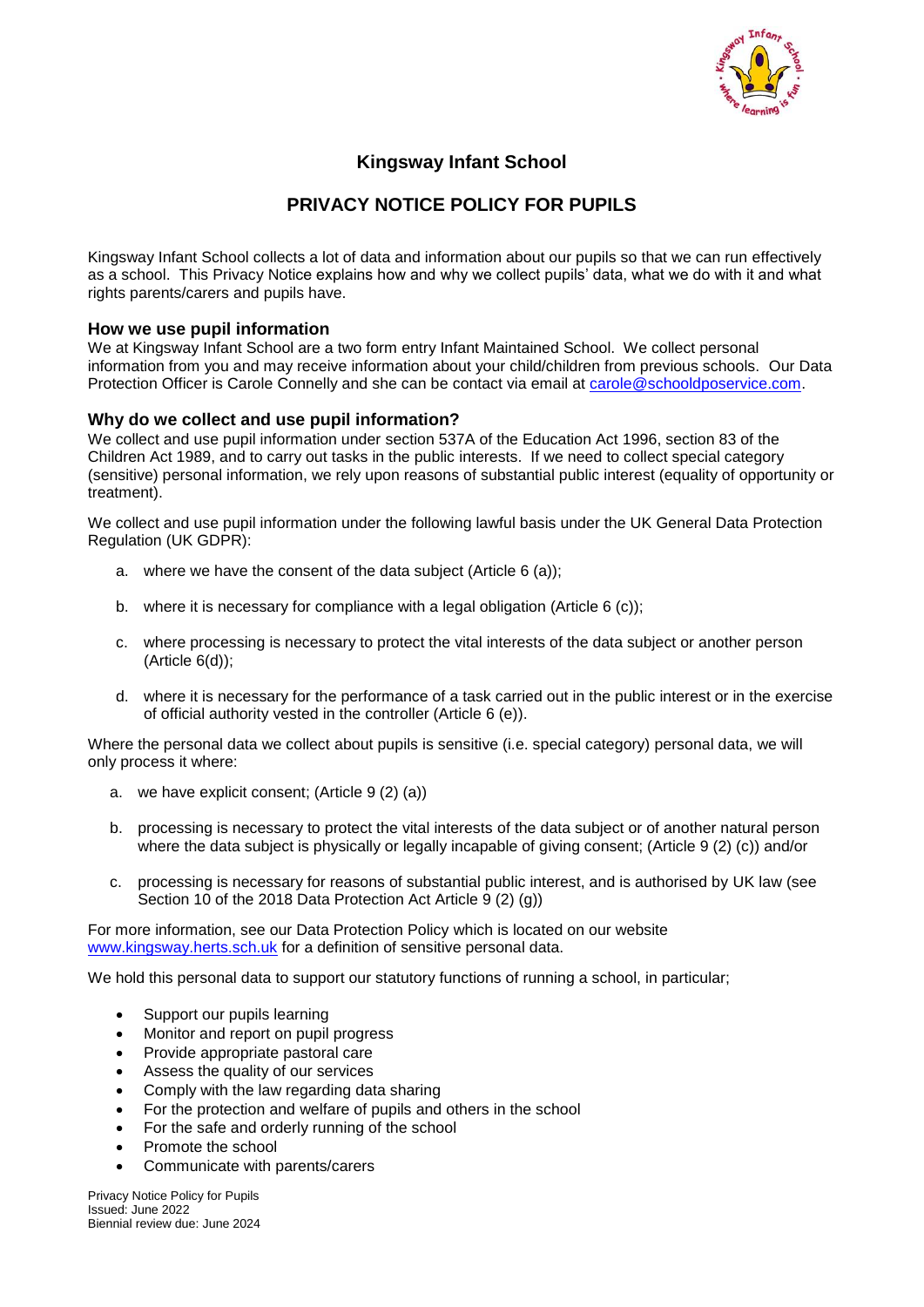Data Collection Services



## **The categories of pupil information that we collect, hold and share include:**

- a. personal information (such as name, unique pupil number and address);
- b. characteristics (such as ethnicity, language, medical conditions and free school meal eligibility);
- c. attendance information (such as sessions attended, number of absences and absence reasons)
- d. assessment information (such as Phonics results, KS1 results)
- e. relevant medical/child protection/safeguarding information
- f. Special Educational Needs information
- g. Exclusions/Behavioural information

From time to time and in certain circumstances, we might also process personal data about pupils, some of which might be sensitive personal data, including information about child protection/safeguarding. This information is not routinely collected about pupils and is only likely to be processed by the school in specific circumstances relating to particular pupils, for example, if a child protection issue arises. Where appropriate, such information may be shared with external agencies such as the child protection team at the Local Authority, the Local Authority Designated Officer and/or the Police. Such information will only be processed to the extent that it is lawful to do so and appropriate measures will be taken to keep the data secure.

We collect information about pupils when they join the school and update it during their time on the roll as and when new information is acquired.

### **Collecting pupil information**

Whilst the majority of pupil information you provide to us is mandatory, some of it is provided to us on a voluntary basis. In order to comply with the UK GDPR, we will inform you whether you are required to provide certain pupil information to us or if you have a choice in this. Where appropriate, we will ask parents/carers for consent to process personal data where there is no other lawful basis for processing it, for example where we wish to use photos or images of pupils on our website or on social media to promote school activities or if we want to ask your permission to use your information for marketing purposes. Parents/carers may withdraw consent at any time.

### **Storing pupil data**

We hold pupil data securely and have appropriate security measures in place to prevent personal information from being accidentally lost, or used or accessed in an unauthorised way. Access to information is limited to those who have a business need to know it and who are subjected to a duty of confidentiality. A significant amount of personal data is stored electronically, for example, on our MIS database. Some information may also be stored in hard copy format.

Data stored electronically may be saved on a 'Cloud' based system which may be hosted in a different country.

We also have procedures in place to deal with any suspected data security breach. We will notify you and any applicable regulator of a suspected data security breach involving your data where we are legally required to do so.

When a pupil moves to another educational setting or school phase, the vast majority of information that we hold will move to that setting, although we may need to retain a certain amount of personal data, as laid out in our Data Retention Policy and Schedule (available on request).

### **Who do we share pupil information with?**

We routinely share pupil information with:

schools that pupils attend after leaving us;

Privacy Notice Policy for Pupils Issued: June 2022 Biennial review due: June 2024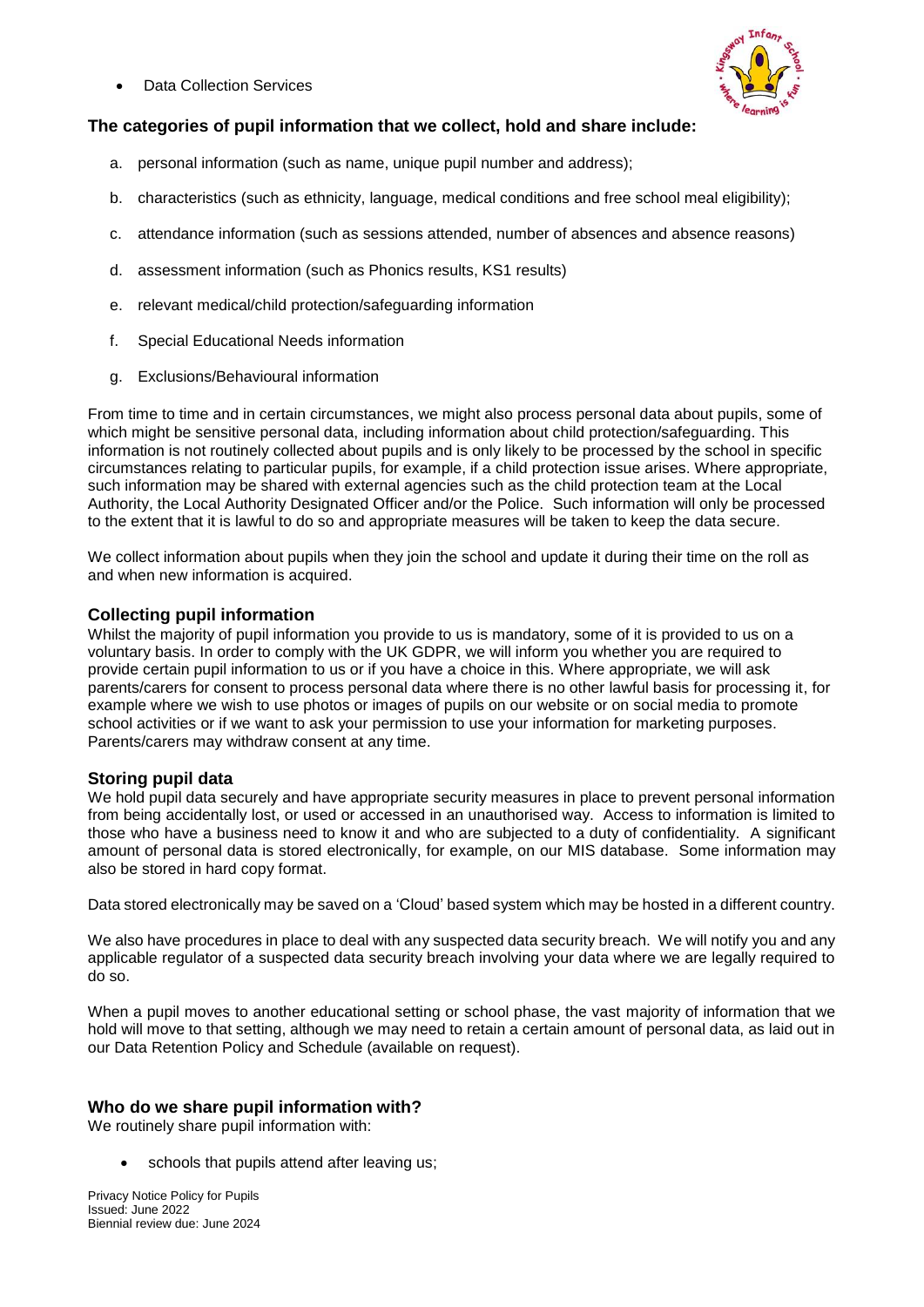• our local authority, Hertfordshire County Council:



- a pupil's home local authority (if different);
- commissioned providers of local authority services (e.g. Herts for Learning Ltd)
- the Department for Education (DfE);
- school Governors

From time to time, we may also share pupil information with other third parties including the following:

- our local authority Hertfordshire County Council
- a pupil's home local authority (if different):
- the Department for Education (DfE);
- school Governors;
- the Police and law enforcement agencies;
- NHS health professionals including the school nurse, educational psychologists,
- Education Welfare Officers;
- Courts, if ordered to do so;
- Prevent teams in accordance with the Prevent Duty on schools;
- other schools, for example, if we are negotiating a managed move and we have your consent to share information in these circumstances;
- our HR providers, for example, if we are seeking HR advice and a pupil is involved in an issue;
- our legal advisors:
- our insurance providers, the Risk Protection Arrangement;
- Parentmail
- Herts Catering Ltd
- **InVentry**
- Marvellous Me
- Purple Mash
- Sumdog
- Arbor
- DBS Service
- Education City
- The National College for Teaching and Learning

Some of the above organisations may also be Data Controllers in their own right in which case we will be joint controllers of your personal data and may be jointly liable in the event of any data breaches.

We may also share pupil data with a number of providers of software tools which may be used to:

- support pupil learning
- monitor and report on pupil attainment and progress
- deliver the educational curriculum
- ensure the safety and wellbeing of pupils
- communicate with parents

Or to carry out other operational processes to support our core activities as a public authority, under Article 6 (e) of the UK GDPR. A full list of these providers is available on request. These providers act as data processors on our behalf, and are required to take appropriate security measures to protect your personal information in line with our policies. We do not allow them to use your personal data for their own purposes, and we only permit them to process your personal data for specified purposes and in accordance with our instructions.

In the event that we share personal data about pupils with third parties or data processes, we will provide the minimum amount of personal data necessary to fulfil the purpose for which we are required to share the data. Where necessary, we will carry out a Data Protection Impact Assessment (DPIA) to assess any risks involved.

#### **Why we share pupil information**

We do not share information about our pupils with anyone without consent unless the law allows us to do so.

We share pupils' data with the Department for Education (DfE) on a statutory basis. This data sharing underpins school funding and educational attainment policy and monitoring.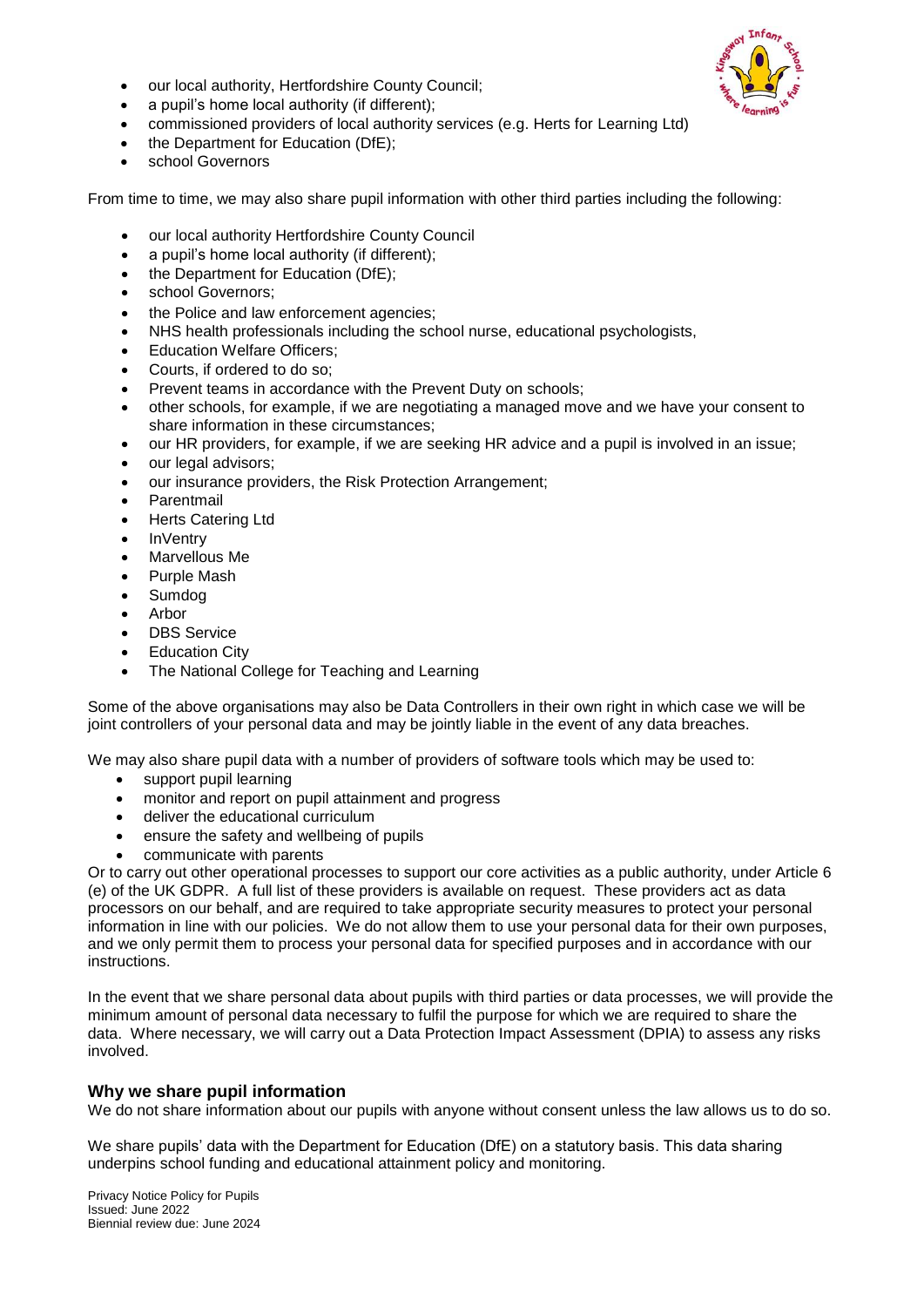

We are required to share information about our pupils with our local authority (LA) and the Department for Education (DfE) under section 3 of The Education (Information about Individual Pupils) (England) Regulations 2013.

#### **Data collection requirements**

To find out more about the data collection requirements placed on us by the Department for Education (for example; via the school census) go to [https://www.gov.uk/education/data-collection-and-censuses-for](https://www.gov.uk/education/data-collection-and-censuses-for-schools)[schools.](https://www.gov.uk/education/data-collection-and-censuses-for-schools)

### **The National Pupil Database (NPD)**

The NPD is owned and managed by the Department for Education and contains information about pupils in schools in England. It provides invaluable evidence on educational performance to inform independent research, as well as studies commissioned by the Department. It is held in electronic format for statistical purposes. This information is securely collected from a range of sources including schools, Local Authorities and awarding bodies.

We are required by law, to provide information about our pupils to the DfE as part of statutory data collections such as the school census and early years' census. Some of this information is then stored in the NPD. The law that allows this is the Education (Information about Individual Pupils) (England) Regulations 2013.

To find out more about the pupil information we share with the department, for the purpose of data collections, go to [https://www.gov.uk/education/data-collection-and-censuses-for-schools.](https://www.gov.uk/education/data-collection-and-censuses-for-schools)

To find out more about the NPD, go to [https://www.gov.uk/government/publications/national-pupil-database](https://www.gov.uk/government/publications/national-pupil-database-user-guide-and-supporting-information)[user-guide-and-supporting-information.](https://www.gov.uk/government/publications/national-pupil-database-user-guide-and-supporting-information)

The department may share information about our pupils from the NPD with third parties who promote the education or well-being of children in England by:

- conducting research or analysis
- producing statistics
- providing information, advice or guidance

The DfE has robust processes in place to ensure the confidentiality of our data is maintained and there are stringent controls in place regarding access and use of the data. Decisions on whether DfE releases data to third parties are subject to a strict approval process and based on a detailed assessment of:

- who is requesting the data:
- the purpose for which it is required:
- the level and sensitivity of data requested; and
- the arrangements in place to store and handle the data.

To be granted access to pupil information, organisations must comply with strict terms and conditions covering the confidentiality and handling of the data, security arrangements and retention and use of the data.

For more information about the department's data sharing process, please visit: <https://www.gov.uk/data-protection-how-we-collect-and-share-research-data>

For information about which organisations the department has provided pupil information, (and for which project), please visit the following website: [https://www.gov.uk/government/publications/national-pupil](https://www.gov.uk/government/publications/national-pupil-database-requests-received)[database-requests-received](https://www.gov.uk/government/publications/national-pupil-database-requests-received)

To contact DfE:<https://www.gov.uk/contact-dfe>

#### **Requesting access to your personal data**

Under data protection legislation, parents/carers and pupils have the right to request access to information about them that we hold ("Subject Access Request"). Where a child does not have the maturity to make their

Privacy Notice Policy for Pupils Issued: June 2022 Biennial review due: June 2024